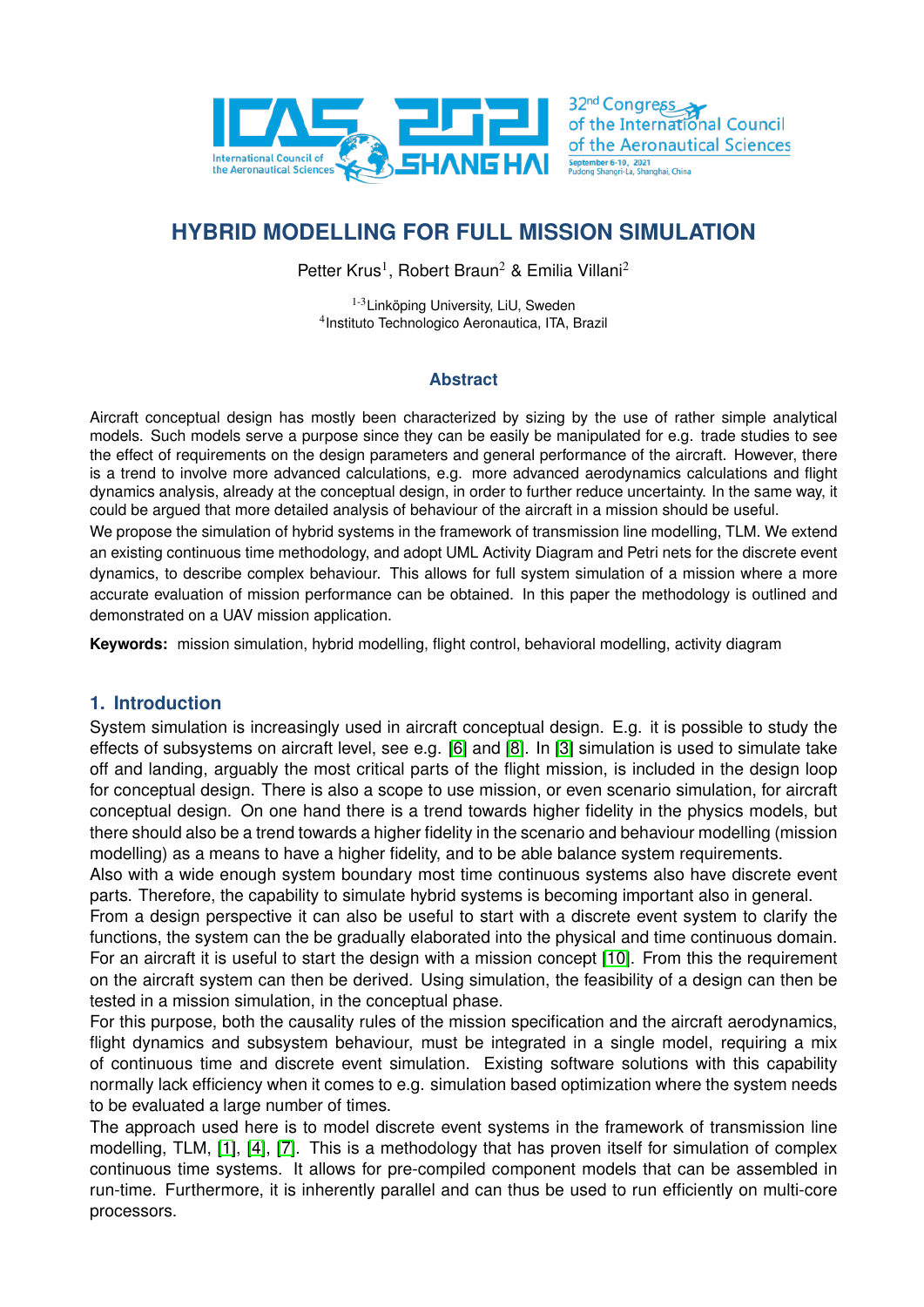#### **2. Mission simulation**

<span id="page-1-0"></span>Fig. [1](#page-1-0) shows the elements needed for mission simulation. There is the aircraft model with its control system. In addition there is the mission control model that can be seen as a high level control system giving commands to the flight control system. There is also a level above the mission of the aircraft, which is indicated in the figure by the external input and output. This is the system of system that the aircraft is a part of, e.g. the air transport system, defence system, or a multi-asset rescue mission. However, this is beyond the scope of this paper. When integrating the discrete-



Figure 1 – Model elements for mission simulation.

event dynamics in the existing continuous-time solution, a critical step is the choice of the modelling language. Among the various existing solutions, we rely on the Unified Modeling Language (UML) [\[11\]](#page-8-7), due to its widespread acceptance and dissemination. The UML diagrams have an intuitive representation that makes them suitable for modeling of control systems. They can also be used as a first representation of the mission in order to derive the requirements on e.g an aircraft.

UML provides two main diagrams to model discrete event behaviour: State Machine and Activity Diagrams. UML State Machines are based on the Statechart formalism of David Harel [\[2\]](#page-8-8), which is an extension of the conventional formalism of state machines adapted to model parallelism and hierarchy. One example of simulation tool based on Statecharts is the Stateflow toolbox of Matlab Simulink and it can be used for hybrid system simulation [\[12\]](#page-8-9).

On the other hand, UML Activity Diagram is based on the Petri nets [\[9\]](#page-8-10). A Petri net is a bipartite graph composed of two types of nodes: places, which are related to local states, and transitions, which are related to discrete events. Differently from Statecharts, it is a suitable solution to model distributed systems and is therefore adopted in this work.

## **3. Modelling Activity Diagrams in the TLM formalism**

In dynamic systems, the equations of a component is usually not independent of the other components, as they share inputs and outputs with them. When simulating the system, the equations have to be carefully sorted for execution in each time step, which can lead to numerical instability if not implemented appropriately. Alternatively, all equations from all system components are assembled into one system of equations that can then be solved, which is usually not a good solution for scale ability. Another approach is to introduce time delays between all the components as in TLM. Here the components are divided into two types (C-type and Q-type) that are connected with bi-directional ports. In this way all C-type and all Q-type components can be executed in parallel respectively.

The proposal of this paper is to model the main components of Activity Diagram, such as actions and control nodes, in the TLM formalism and provide the appropriate interface to connect them with continuous time components. As a general rule, actions are implemented as C-type components and edge, or edges combined with control nodes, are implemented as Q-type components. As UML specification is not always clear about the expected simulation behaviour of each component, we resort to the Petri net formalism for the definition of the current proposal.

## **4. Executable UML Activity Diagram for simulation**

There is a library of Activity Diagram components in the HOPSAN simulation package. This is a subset of the UML Activity Diagram, and is useful for control of hybrid systems, i.e. systems that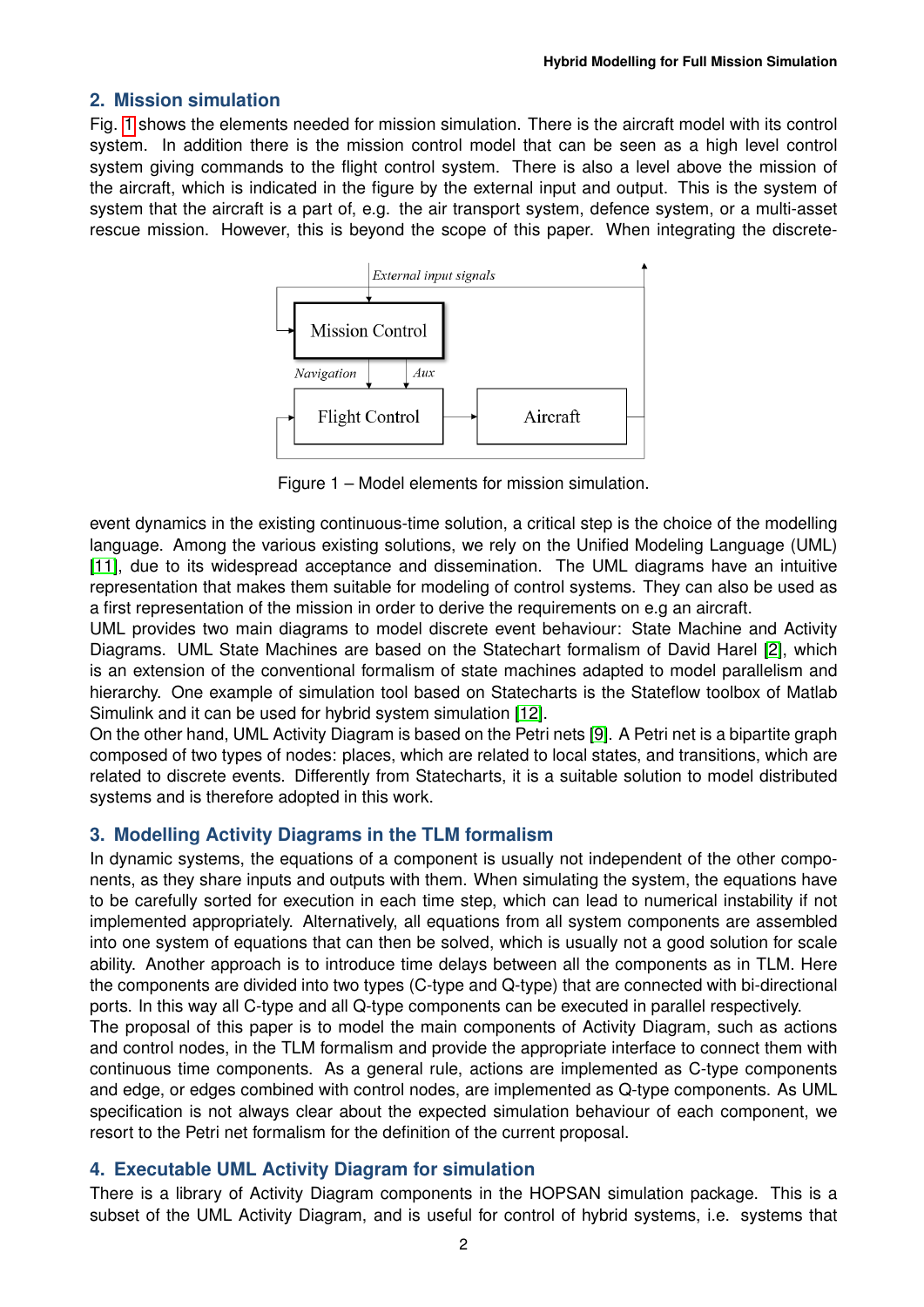contains both discrete event and time continuous systems. In reality it can be argued that given high enough fidelity all systems containing physical hardware (or models of physical hardware) have time continuous parts.

<span id="page-2-0"></span>In order to be executable, the functions of the UML Activity Diagram component have to be defined, Fig. [2](#page-2-0) shows an Action node component.



Figure 2 – Executable Action component.

<span id="page-2-1"></span>The block is set by a signal from the left node representing a token. The signal can be both positive and negative and last one time step per token. This is propagated to the next port within one time step. The ports are bi-directional and present the presence of a token as a set *state*. The *state* is also displayed in a signal port that can be used to control an external process. The Edge node component, Fig. [3,](#page-2-1) fires a token if there is a potential across the edge. I.e. the port 1 is set but port 2 is 0 at the same time as the edge is enabled by the event. Two edges cannot be directly connected to each other, but needs to be connected through an Action node.



Figure 3 – Executable Edge component.

<span id="page-2-2"></span>A sequence of events can then be simulated. In Fig. [4](#page-2-2) a UML Activity Diagram of a sequence of three actions is shown. There are also an initial node and a final node. It also contains edges in between that when activated, allows for the transition of a token from one action to another.



Figure 4 – A simple UML Activity diagram showing a sequence of three activities.

More complex relations can be expressed using decision nodes an merge nodes. There are also fork and join function to create parallel activities.



Figure 5 – Activity diagram with fork and join node to create two parallel paths.

With the decision node, and a corresponding merge node, alternative paths can be expressed.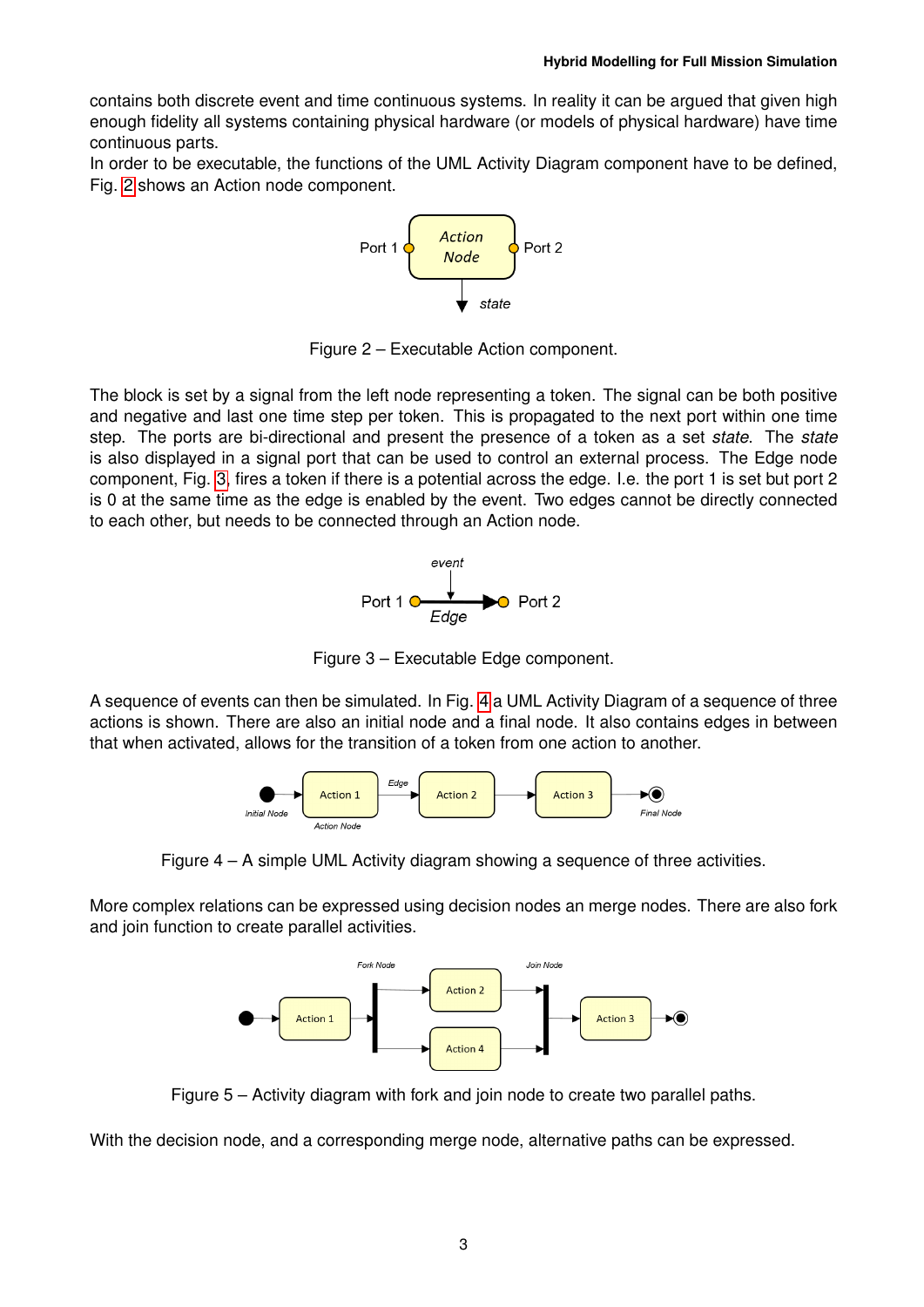

Figure 6 – Activity diagram with decision node and corresponding merge node to create two alternative paths.

A decision node and merge node can also be used to create a loop.



Figure 7 – Activity diagram with merge and decision node to create a loop.

The way point component is used to implement the navigation logic within the mission control system. These are to be activated/deactivated by the action nodes. If the the way point component has a nonzero value on the activate port the reference values for altitude heading and velocity are displayed at the ports. Otherwise these values will be zero. The heading reference is calculated based on the current position of the aircraft (longitude and latitude). The distance to a way point is used to set the signal "set when WP is reached" to one when the distance is less than a given tolerance. This signal can be used e.g. to activate a transition to the next action.



Figure 8 – The Hopsan way point component used to calculate the altitude, speed and heading reference within each segment of the mission controller.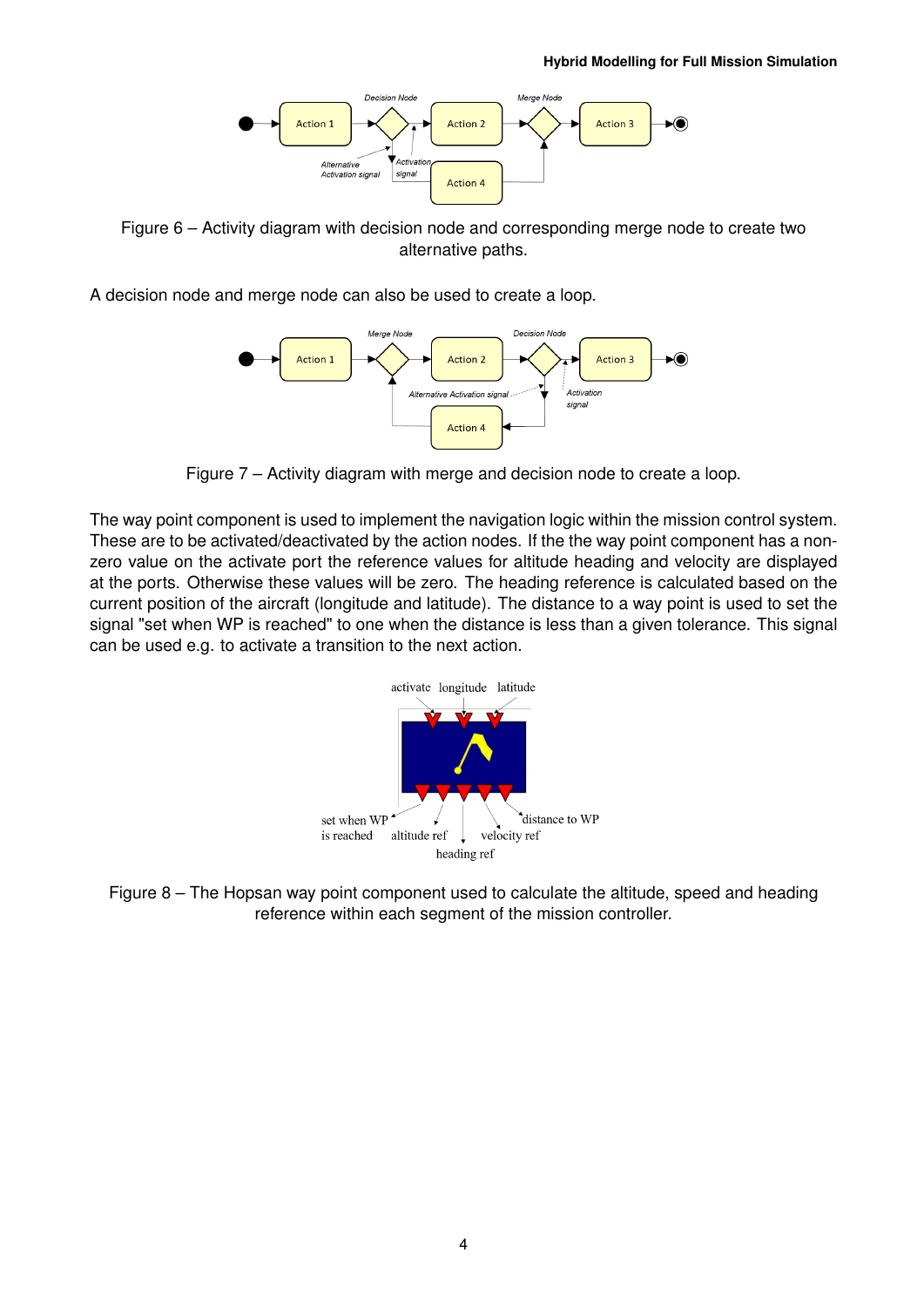

Figure 9 – The waypoint is active when the action node is set. When the waypoint is reached there will be a signal to the edge component to transfer the token to the next action node.

## **5. Mission modelling and simulation**

As an example a simulation of a reconnaissance mission of a UAV is used. First the mission itself is modelled using the UML Activity diagram in HOPSAN and it is then connected to a simulation model of, in this case, an electric unmanned aircraft. In this way a high-fidelity model of the behavioural aspects of the mission is obtained.

The aircraft model is a rather standard six degree of freedom non-linear flight dynamics model, although modeled with TLM-interfaces if e.g. actuator systems are to be incorporated in the simulation model. It is a simplified version of the model presented in [\[5\]](#page-8-11). Here, the signals from the flight controller are fed directly into the angles of the aircraft control surfaces.

In Fig. [11](#page-5-0) the electric propulsion system is shown. The model includes the electric motor, motor controller and a fuel cell with a hydrogen tank. This can also be swapped with a battery for comparison. In addition to thrust and torque, the model also calculates the mass of the system. This is connected to the flight dynamics model.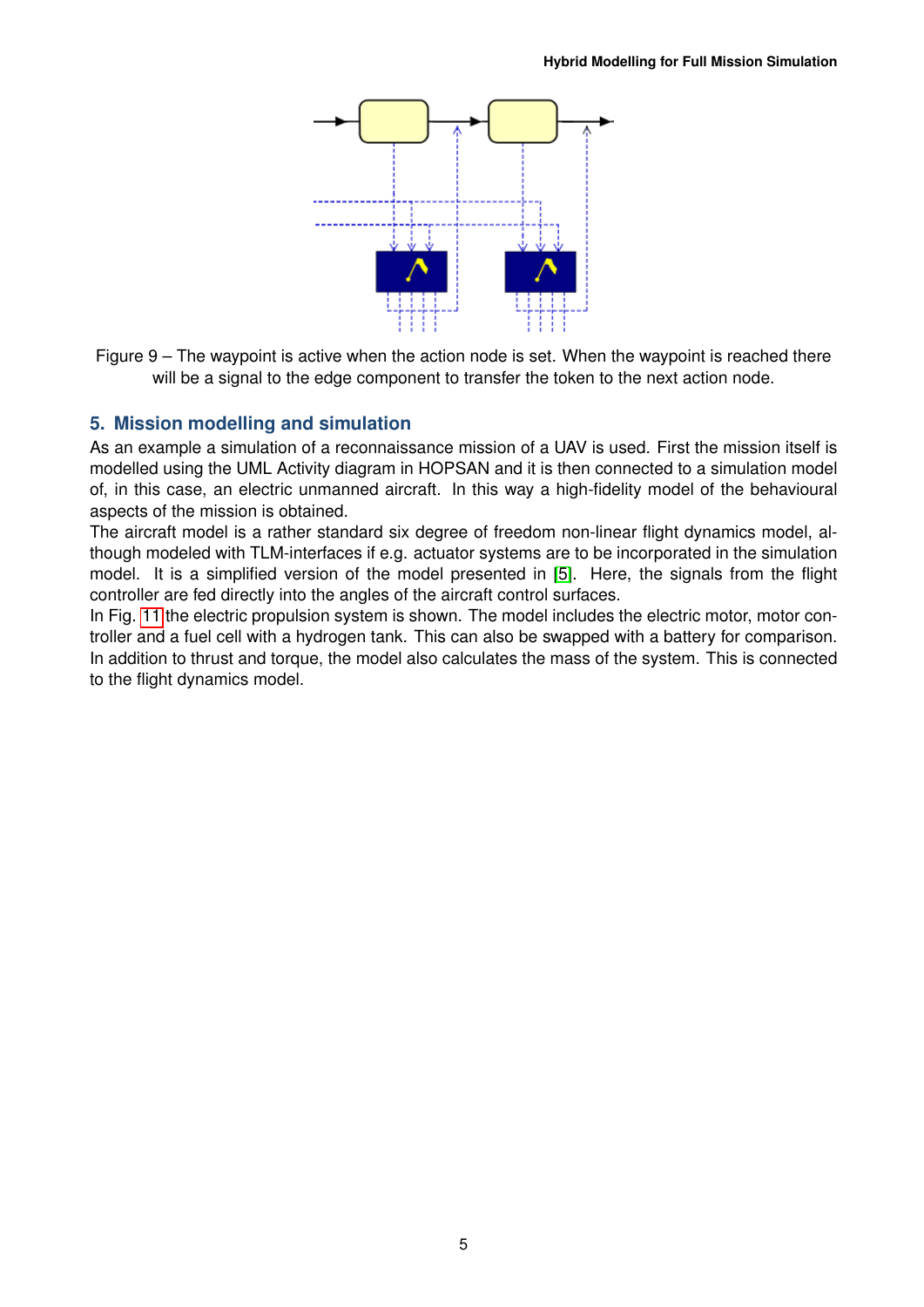#### **Hybrid Modelling for Full Mission Simulation**

<span id="page-5-1"></span>

The trajectory in lattitude and longitude

Figure 10 – System simulation model of an electric UAV

<span id="page-5-0"></span>

Figure 11 – Electric propulsion system with a fuel cell and pressurized hydrogen tank. (The two capacitance are there for causality reasons for the simulation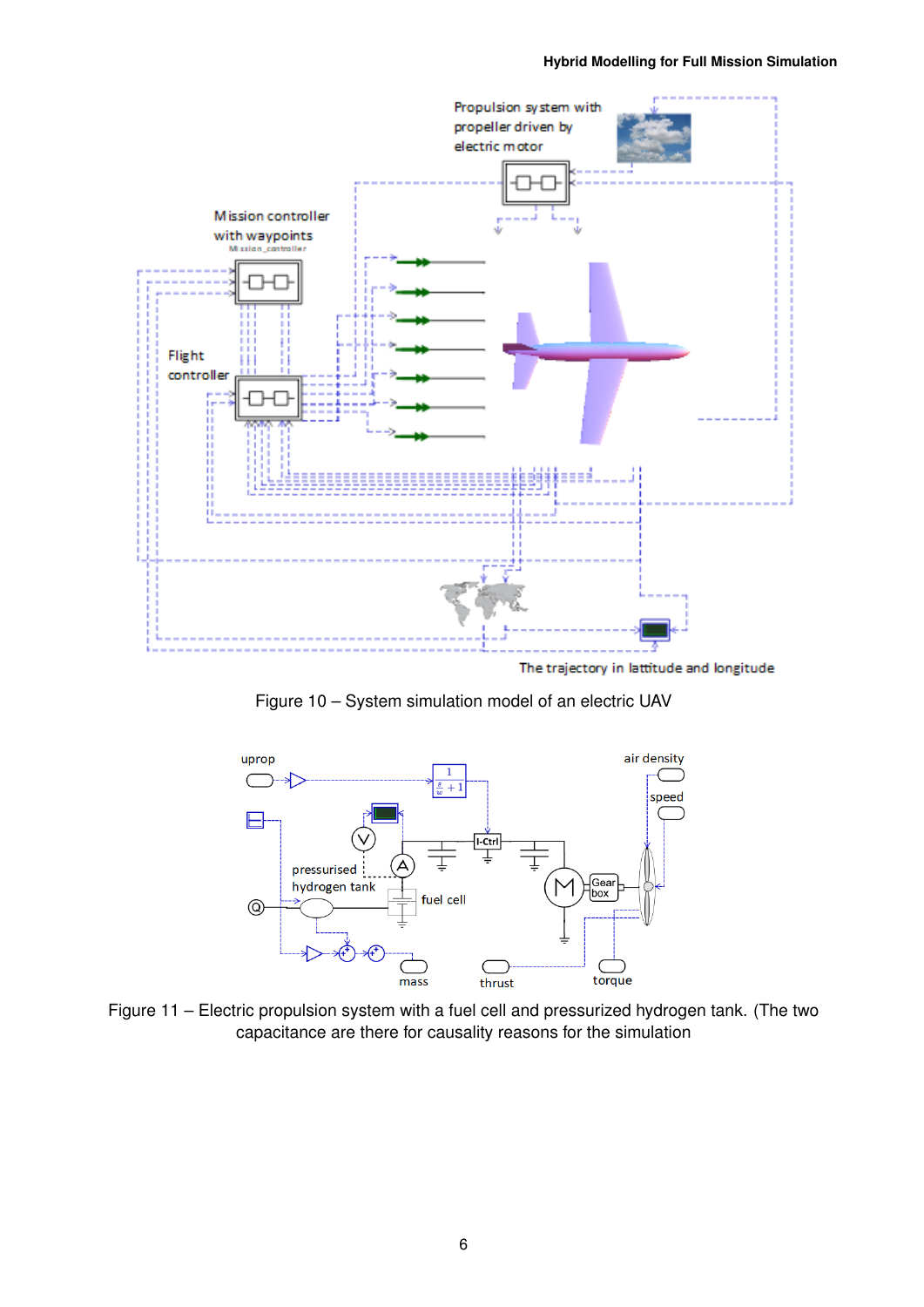



<span id="page-6-0"></span>

Figure 13 – Mission model using UML Activity diagram to represent different stages in the search mission. The location of the search object is in the lower left part of the diagram. The other way points represents the mission plan.

Fig[.13](#page-6-0) shows the subsystem representing the mission model in Fig. [10.](#page-5-1) This module generate the appropriate reference values for the aircraft control system using the position of the aircraft as input. When an action node is activated a signal goes to the appropriate way point to make it active. When an way point is reached, within a certain tolerance, a signal is set to activate the appropriate edge and cause a transition to the next action. Since a way point needs an activation signal to yield nonzero outputs and only one way point is activated at a given time, the output from the way points can simply be added to yield the reference altitude, heading and velocity, to the flight control system.

However, there is also a search object way point that can be activated at any time during the flight. If this comes into range the UAV will make a detour to investigate and circle this for four minutes, before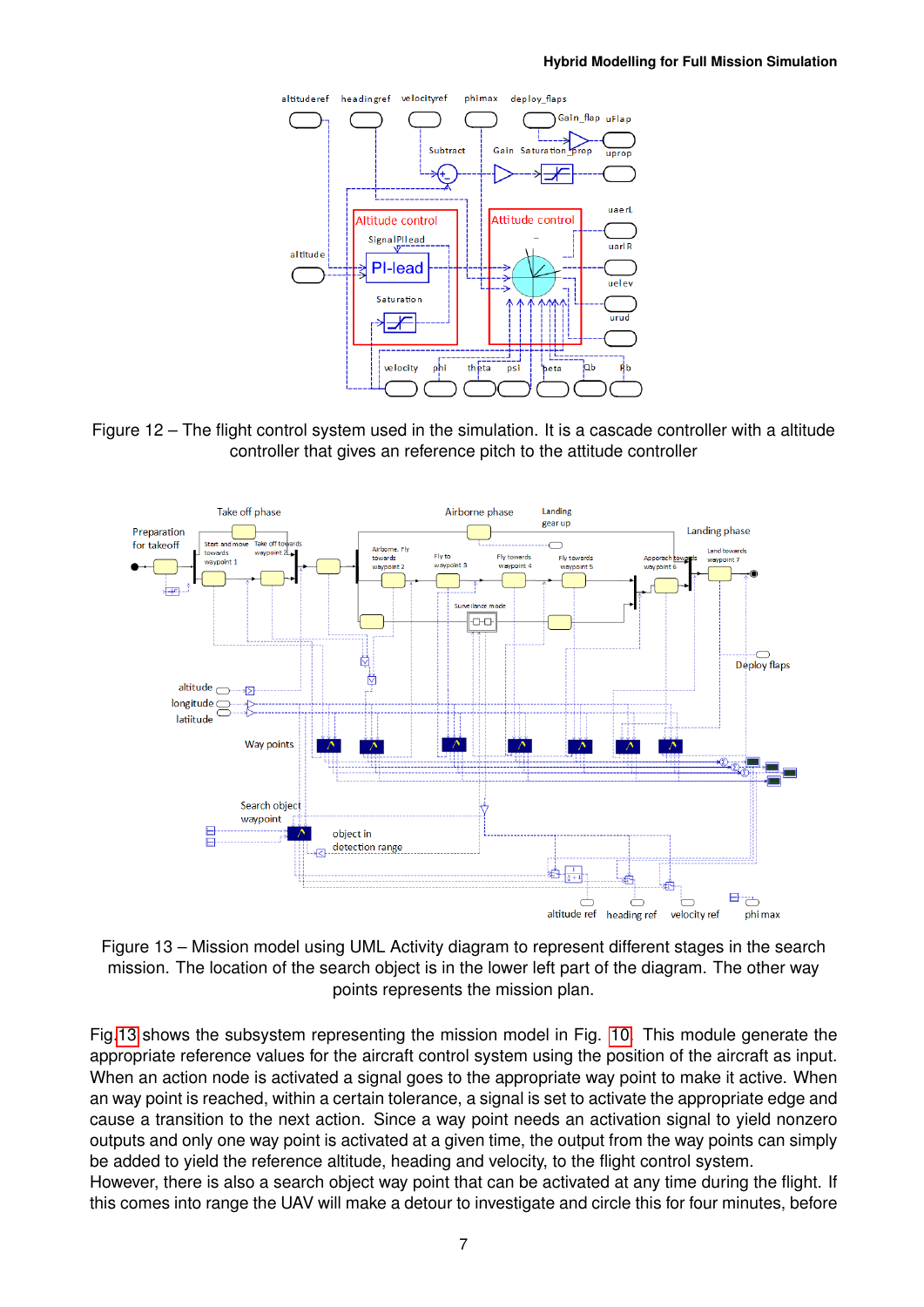<span id="page-7-0"></span>

<span id="page-7-1"></span>Figure 14 – The subsystem for the search mode. It has two parallel paths. One to indicate the search phase to e.g. turn on sensors, and the other to wait for a signal to go to fly towards the way point and loiter there for four minutes, or to give up and proceed to the next way point.



Figure 15 – System simulation of a UAV mission.When the target is detected the UAV starts to fly towards it and circle it for four minutes before proceeding to the next way point.

proceeding to the next way point. Here selectors are instead used, to let the search object way point override the signals from the other way points (lower part of the diagram). The surveillance mode is modelled as a subsystem shown in Fig. [14.](#page-7-0) This has two parallel paths. One to indicate the search phase to e.g. turn on sensors, and the other to wait for a signal to go to fly towards the way point and loiter there for four minutes, or to give up and proceed to the next way point, using the decision and merge components.

In Fig. [15](#page-7-1) the simulation result is shown in the form of horizontal and vertical positions. it can be seen how the UAV changes course when the search objects gets within detection range, and then circles the object for the preset time, before going on to the next way point. This demonstrates how a reactive behaviour can be modeled into the Activity diagram formalism, and shows that it is a viable concept, and a convenient graphical method to model behaviour.